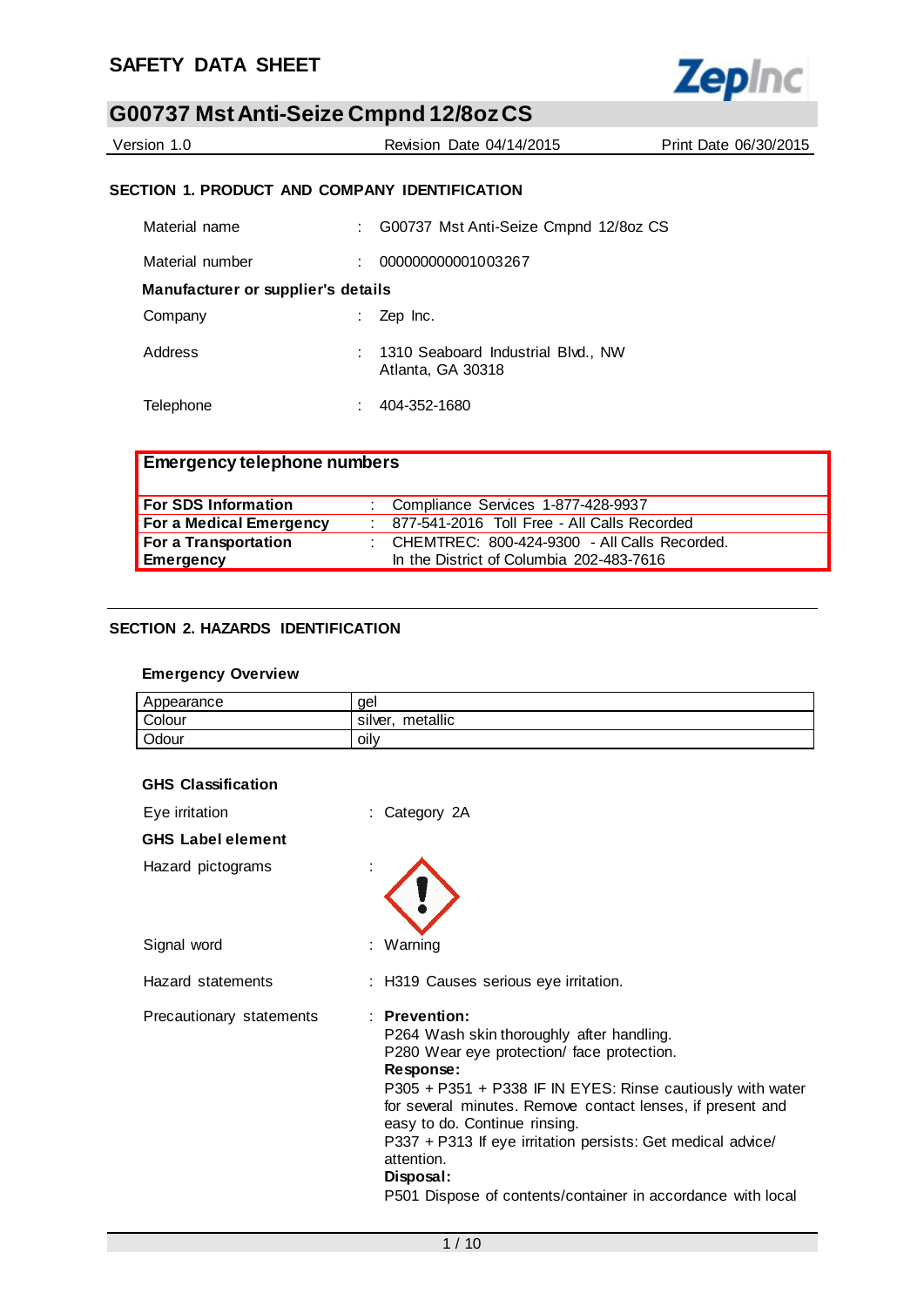

| Version 1.0                                                                     | Revision Date 04/14/2015                                                         | Print Date 06/30/2015 |
|---------------------------------------------------------------------------------|----------------------------------------------------------------------------------|-----------------------|
|                                                                                 | regulation.                                                                      |                       |
| <b>Potential Health Effects</b>                                                 |                                                                                  |                       |
| Carcinogenicity:                                                                |                                                                                  |                       |
| <b>IARC</b>                                                                     | Group 1: Carcinogenic to humans                                                  |                       |
|                                                                                 | quartz (SiO2)                                                                    | 14808-60-7            |
| <b>ACGIH</b>                                                                    | No component of this product present at levels greater than or                   |                       |
|                                                                                 | equal to 0.1% is identified as a carcinogen or potential<br>carcinogen by ACGIH. |                       |
| <b>OSHA</b>                                                                     | No component of this product present at levels greater than or                   |                       |
| equal to 0.1% is identified as a carcinogen or potential<br>carcinogen by OSHA. |                                                                                  |                       |
| <b>NTP</b>                                                                      | No component of this product present at levels greater than or                   |                       |
|                                                                                 | equal to 0.1% is identified as a known or anticipated carcinogen                 |                       |
|                                                                                 | by NTP.                                                                          |                       |

### **SECTION 3. COMPOSITION/INFORMATION ON INGREDIENTS**

Substance / Mixture : Mixture

### **Hazardous components**

| <b>Chemical Name</b>                                      | CAS-No.    | Concentration [%] |
|-----------------------------------------------------------|------------|-------------------|
| Distillates (petroleum), hydrotreated heavy<br>naphthenic | 64742-52-5 | $>= 10 - 20$      |
| graphite                                                  | 7782-42-5  | $>= 5 - < 10$     |
| aluminium                                                 | 7429-90-5  | $>= 1 - 5$        |
| Stoddard solvent                                          | 8052-41-3  | $>= 1 - 5$        |
| quartz (SiO2)                                             | 14808-60-7 | $>= 0.1 - 1.1$    |

### **SECTION 4. FIRST AID MEASURES**

| General advice          | : Move out of dangerous area.<br>Show this safety data sheet to the doctor in attendance.<br>Do not leave the victim unattended.                                                            |
|-------------------------|---------------------------------------------------------------------------------------------------------------------------------------------------------------------------------------------|
| If inhaled              | : If unconscious place in recovery position and seek medical<br>advice.<br>If symptoms persist, call a physician.                                                                           |
| In case of skin contact | : Wash off immediately with plenty of water for at least 15<br>minutes.<br>If on skin, rinse well with water.<br>If on clothes, remove clothes.                                             |
| In case of eye contact  | : If in eyes, rinse with water for 15 minutes.<br>Remove contact lenses.<br>Protect unharmed eye.<br>Keep eye wide open while rinsing.<br>If eye irritation persists, consult a specialist. |
| If swallowed            | Keep respiratory tract clear.                                                                                                                                                               |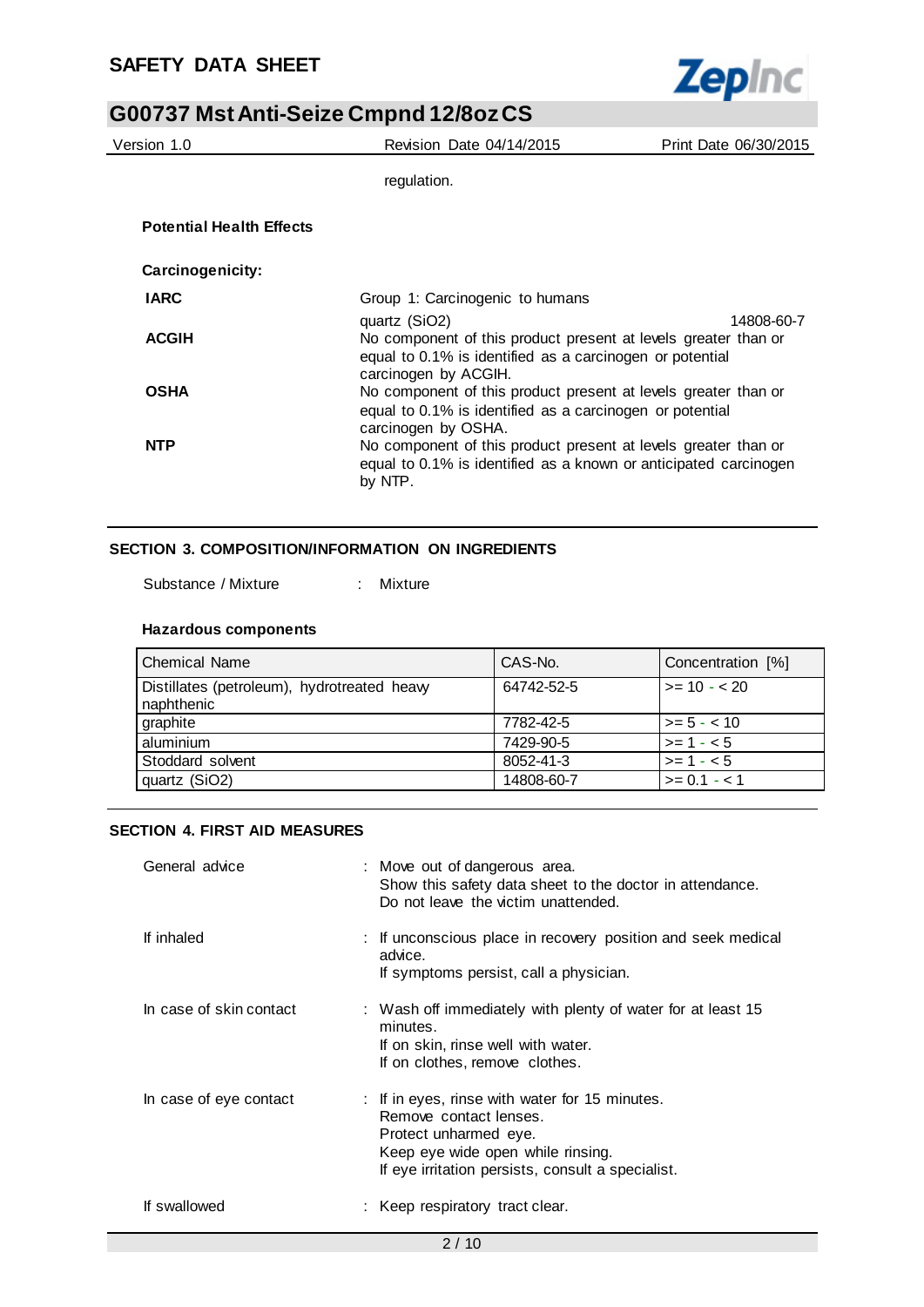

| Version 1.0 | Revision Date 04/14/2015                                                                                                                                                                        | Print Date 06/30/2015 |
|-------------|-------------------------------------------------------------------------------------------------------------------------------------------------------------------------------------------------|-----------------------|
|             | DO NOT induce vomiting unless directed to do so by a<br>physician or poison control center.<br>Never give anything by mouth to an unconscious person.<br>If symptoms persist, call a physician. |                       |

### **SECTION 5. FIREFIGHTING MEASURES**

| Suitable extinguishing media                     | : Water spray jet<br>Carbon dioxide (CO2)<br>Alcohol-resistant foam<br>Dry chemical                                                                                                                                             |
|--------------------------------------------------|---------------------------------------------------------------------------------------------------------------------------------------------------------------------------------------------------------------------------------|
| Unsuitable extinguishing<br>media                | : High volume water jet                                                                                                                                                                                                         |
| Specific hazards during<br>firefighting          | : Do not allow run-off from fire fighting to enter drains or water<br>courses.                                                                                                                                                  |
| Hazardous combustion<br>products                 | : Carbon dioxide (CO2)<br>Carbon monoxide<br>Smoke                                                                                                                                                                              |
| Specific extinguishing<br>methods                | : Use extinguishing measures that are appropriate to local<br>circumstances and the surrounding environment.                                                                                                                    |
| Further information                              | : Collect contaminated fire extinguishing water separately. This<br>must not be discharged into drains.<br>Fire residues and contaminated fire extinguishing water must<br>be disposed of in accordance with local regulations. |
| Special protective equipment<br>for firefighters | : Wear self-contained breathing apparatus for firefighting if<br>necessary.                                                                                                                                                     |

### **SECTION 6. ACCIDENTAL RELEASE MEASURES**

| Personal precautions,<br>protective equipment and<br>emergency procedures | : Use personal protective equipment.<br>Ensure adequate ventilation.<br>Evacuate personnel to safe areas.                                                                                    |
|---------------------------------------------------------------------------|----------------------------------------------------------------------------------------------------------------------------------------------------------------------------------------------|
| Environmental precautions                                                 | : Prevent product from entering drains.<br>Prevent further leakage or spillage if safe to do so.<br>If the product contaminates rivers and lakes or drains inform<br>respective authorities. |
| Methods and materials for<br>containment and cleaning up                  | : Soak up with inert absorbent material (e.g. sand, silica gel,<br>acid binder, universal binder, sawdust).<br>Keep in suitable, closed containers for disposal.                             |

## **SECTION 7. HANDLING AND STORAGE**

| Advice on safe handling | : Do not breathe vapours/dust.    |
|-------------------------|-----------------------------------|
|                         | Avoid contact with skin and eyes. |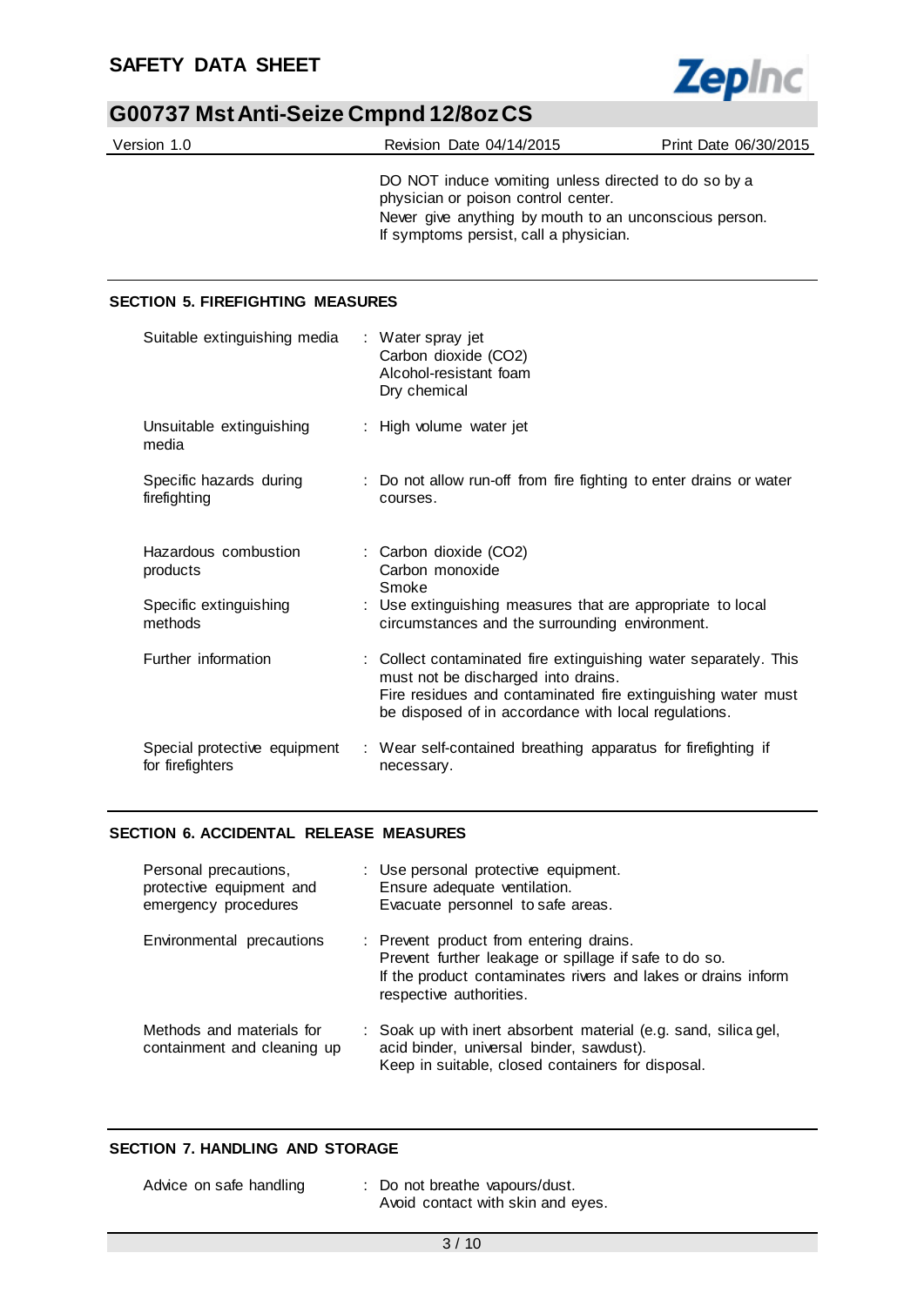

| Version 1.0                 | Revision Date 04/14/2015                                                                                                                                                                                                                                                         | Print Date 06/30/2015 |
|-----------------------------|----------------------------------------------------------------------------------------------------------------------------------------------------------------------------------------------------------------------------------------------------------------------------------|-----------------------|
|                             | For personal protection see section 8.<br>Smoking, eating and drinking should be prohibited in the<br>application area.<br>Dispose of rinse water in accordance with local and national<br>regulations.                                                                          |                       |
| Conditions for safe storage | : Keep container tightly closed in a dry and well-ventilated<br>place.<br>Containers which are opened must be carefully resealed and<br>kept upright to prevent leakage.<br>Electrical installations / working materials must comply with<br>the technological safety standards. |                       |
| Materials to avoid          | : Oxidizing agents                                                                                                                                                                                                                                                               |                       |

### **SECTION 8. EXPOSURE CONTROLS/PERSONAL PROTECTION**

### **Components with workplace control parameters**

| Components                                                | CAS-No.    | Value type<br>(Form of<br>exposure)    | Control<br>parameters /<br>Permissible<br>concentration | <b>Basis</b>        |
|-----------------------------------------------------------|------------|----------------------------------------|---------------------------------------------------------|---------------------|
| Distillates (petroleum),<br>hydrotreated heavy naphthenic | 64742-52-5 | TWA (Mist)                             | $5 \text{ mg/m}$                                        | OSHA Z-1            |
|                                                           |            | <b>TWA</b><br>(Inhalable<br>fraction)  | $5$ mg/m $3$                                            | <b>ACGIH</b>        |
| graphite                                                  | 7782-42-5  | <b>TWA</b><br>(Respirable)             | $2.5 \text{ mg/m}$                                      | <b>NIOSH REL</b>    |
|                                                           |            | TWA (Dust)                             | 15 Million<br>particles per cubic<br>foot               | OSHA Z-3            |
| aluminium                                                 | 7429-90-5  | <b>TWA</b><br>(Respirable)             | $5$ mg/m $3$                                            | <b>NIOSH REL</b>    |
|                                                           |            | TWA (total)                            | 10 mg/m3                                                | NIOSH REL           |
|                                                           |            | TWA (total<br>dust)                    | $15 \text{ mg/m}$ 3                                     | OSHA <sub>Z-1</sub> |
|                                                           |            | <b>TWA</b><br>(respirable<br>fraction) | $5 \text{ mg/m}$                                        | OSHA <sub>Z-1</sub> |
| Stoddard solvent                                          | 8052-41-3  | <b>TWA</b>                             | 100 ppm                                                 | <b>ACGIH</b>        |
|                                                           |            | <b>TWA</b>                             | 350 mg/m3                                               | NIOSH REL           |
|                                                           |            | $\mathsf{C}$                           | 1,800 mg/m3                                             | NIOSH REL           |
|                                                           |            | <b>TWA</b>                             | 500 ppm<br>2,900 mg/m3                                  | OSHA Z-1            |
|                                                           |            | <b>TWA</b>                             | 100 ppm<br>525 mg/m3                                    | OSHA P0             |
|                                                           |            | TWA (total<br>dust)                    | 30 mg/m $3/$<br>%SiO2+2                                 | OSHA <sub>Z-3</sub> |
|                                                           |            | <b>TWA</b><br>(respirable)             | 10 mg/m $3/$<br>%SiO2+2                                 | OSHA <sub>Z-3</sub> |
|                                                           |            | <b>TWA</b><br>(respirable)             | 250 mppcf /<br>%SiO2+5                                  | OSHA Z-3            |
|                                                           |            | <b>TWA</b>                             | $0.05$ mg/m $3$                                         | NIOSH REL           |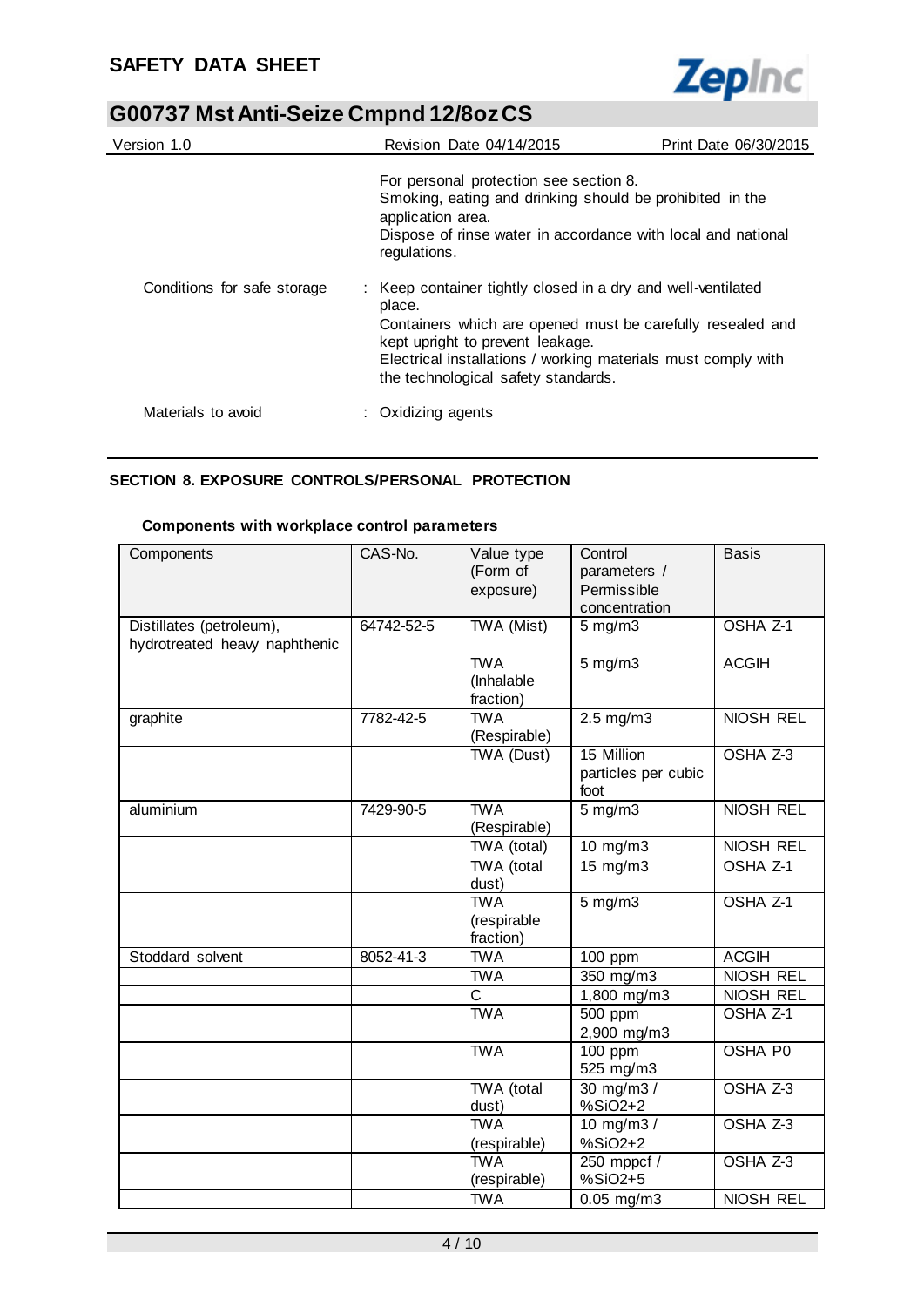

| Version 1.0                   | Revision Date 04/14/2015                                                                                                                   | Print Date 06/30/2015                                        |
|-------------------------------|--------------------------------------------------------------------------------------------------------------------------------------------|--------------------------------------------------------------|
|                               | (Respirable<br>dust)                                                                                                                       |                                                              |
| Personal protective equipment |                                                                                                                                            |                                                              |
| Respiratory protection        | : In case of insufficient ventilation, wear suitable respiratory<br>equipment.                                                             |                                                              |
| Hand protection<br>Remarks    | The suitability for a specific workplace should be discussed<br>with the producers of the protective gloves.                               |                                                              |
| Eye protection                | : Ensure that eyewash stations and safety showers are close to<br>the workstation location.<br>Tightly fitting safety goggles<br>problems. | Wear face-shield and protective suit for abnormal processing |
| Skin and body protection      | impervious clothing<br>Choose body protection according to the amount and                                                                  | concentration of the dangerous substance at the work place.  |
| Hygiene measures              | : When using do not eat or drink.<br>When using do not smoke.<br>Wash hands before breaks and at the end of workday.                       |                                                              |

### **SECTION 9. PHYSICAL AND CHEMICAL PROPERTIES**

| Appearance                   |   | : gel                 |
|------------------------------|---|-----------------------|
| Colour                       |   | : silver, metallic    |
| Odour                        |   | oily                  |
| Odour Threshold              |   | no data available     |
| рH                           |   | not applicable        |
| Melting point/freezing point |   | no data available     |
| Boiling point                |   | no data available     |
| Flash point                  |   | : 204.44 °C           |
|                              |   |                       |
| Evaporation rate             |   | : no data available   |
| Upper explosion limit        | ÷ | no data available     |
| Lower explosion limit        |   | no data available     |
| Vapour pressure              |   | no data available     |
| Relative vapour density      |   | : $12(Air = 1.0)$     |
| Density                      |   | : $0.8 \text{ g/cm}3$ |
| Solubility(ies)              |   |                       |
| Water solubility             |   | negligible            |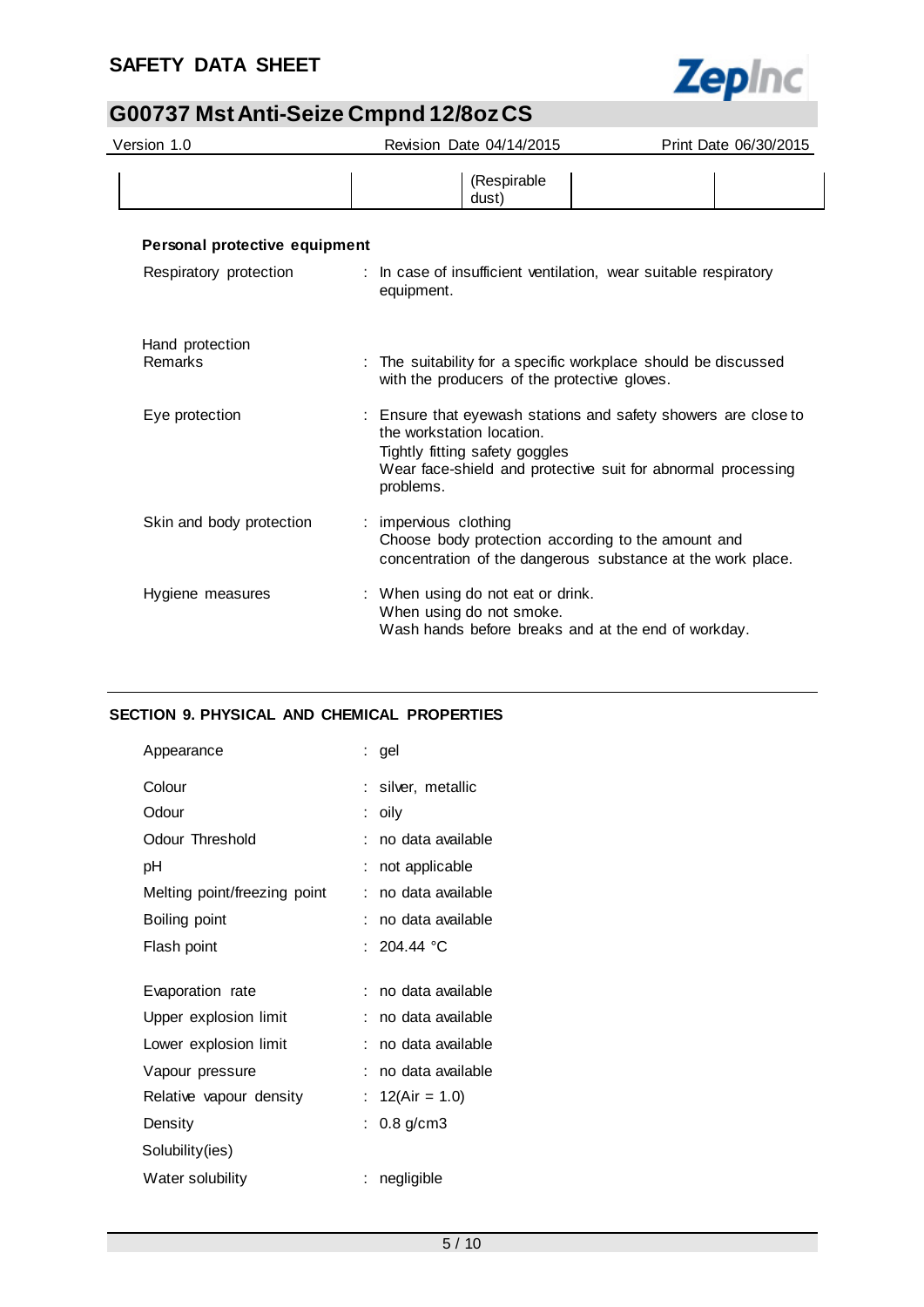$\overline{\phantom{0}}$ 



# **G00737 Mst Anti-Seize Cmpnd 12/8oz CS**

| Version 1.0                                | Revision Date 04/14/2015 | Print Date 06/30/2015 |
|--------------------------------------------|--------------------------|-----------------------|
| Solubility in other solvents               | : not determined         |                       |
| Partition coefficient: n-<br>octanol/water | $:$ no data available    |                       |
| Auto-ignition temperature                  | : not determined         |                       |
| Thermal decomposition                      | : no data available      |                       |
| Viscosity                                  |                          |                       |
| Viscosity, kinematic                       | $:$ no data available    |                       |

### **SECTION 10. STABILITY AND REACTIVITY**

| Reactivity                            | : Stable                                              |
|---------------------------------------|-------------------------------------------------------|
| Chemical stability                    | : Stable under normal conditions.                     |
| Possibility of hazardous<br>reactions | : No decomposition if stored and applied as directed. |
| Conditions to avoid                   | : no data available                                   |
| Incompatible materials                | : Oxygen                                              |
| Hazardous decomposition<br>products   | : Carbon monoxide<br>Carbon dioxide (CO2)             |

### **SECTION 11. TOXICOLOGICAL INFORMATION**

### **Acute toxicity**

| <b>Product:</b>                                                                |                                                                           |
|--------------------------------------------------------------------------------|---------------------------------------------------------------------------|
| Acute oral toxicity                                                            | : Acute toxicity estimate : $>$ 5,000 mg/kg<br>Method: Calculation method |
| <u>Components:</u>                                                             |                                                                           |
| Distillates (petroleum), hydrotreated heavy naphthenic:<br>Acute oral toxicity | : LD50 rat: $> 5,000$ mg/kg                                               |
| Acute inhalation toxicity                                                      | : LC50 rat: $>$ 5 mg/l<br>Exposure time: 4 h                              |
| Acute dermal toxicity                                                          | : LD50 rabbit: $>$ 5,000 mg/kg                                            |
| aluminium:<br>Acute oral toxicity                                              | : LD50 rat: > 15,900 mg/kg                                                |
| Acute inhalation toxicity                                                      | : LC50 rat: $> 0.888$ mg/l                                                |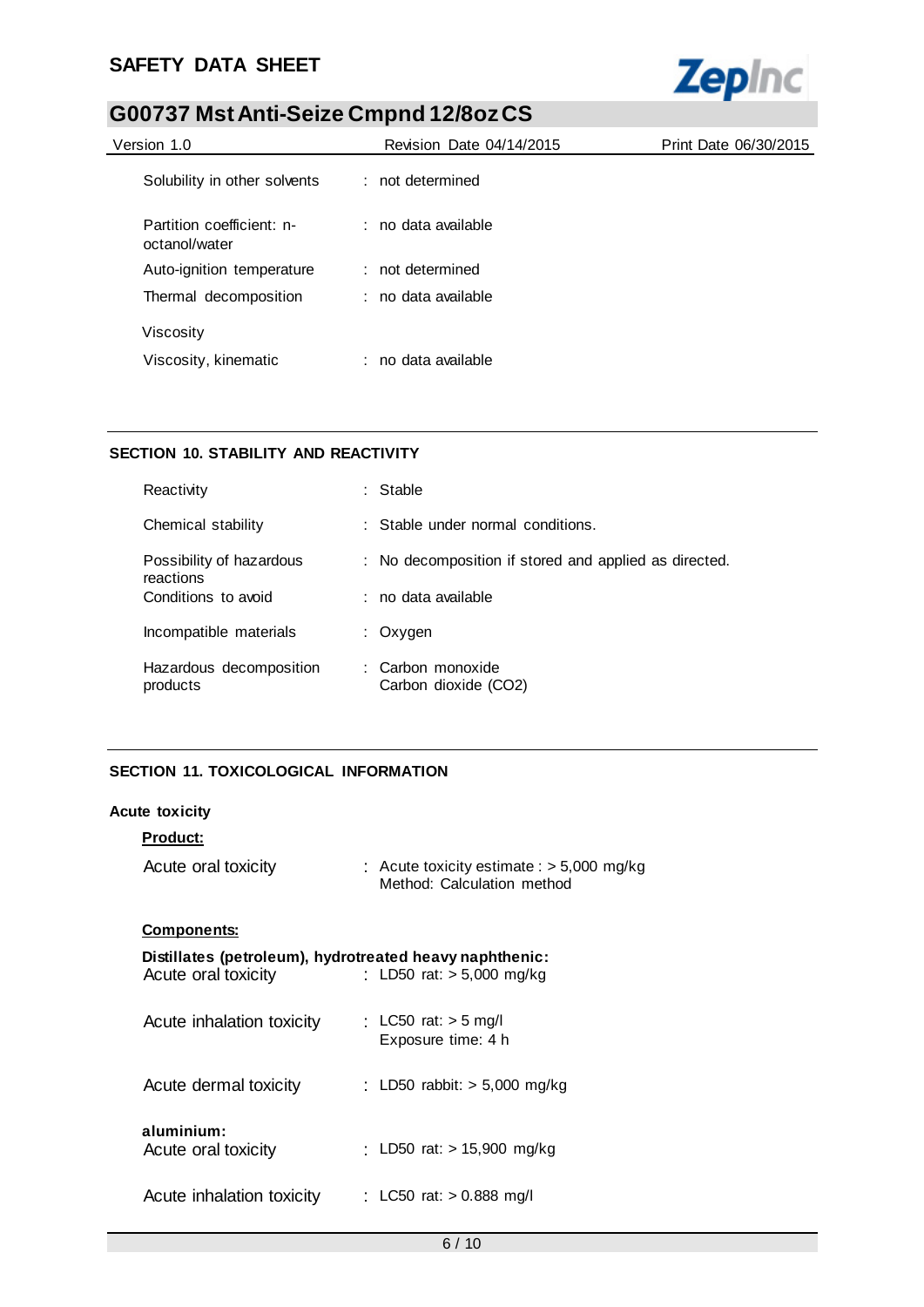

| <b>GUU/3/ MISTANTI-SEIZE UMPNO 12/802 US</b>                                                                                     |                                           |                       |
|----------------------------------------------------------------------------------------------------------------------------------|-------------------------------------------|-----------------------|
| Version 1.0                                                                                                                      | Revision Date 04/14/2015                  | Print Date 06/30/2015 |
|                                                                                                                                  | Exposure time: 4 h                        |                       |
|                                                                                                                                  |                                           |                       |
| <b>Skin corrosion/irritation</b>                                                                                                 |                                           |                       |
| Product:                                                                                                                         |                                           |                       |
| Remarks: May cause skin irritation and/or dermatitis.                                                                            |                                           |                       |
| Serious eye damage/eye irritation                                                                                                |                                           |                       |
| Product:                                                                                                                         |                                           |                       |
| Remarks: Irritating to eyes.                                                                                                     |                                           |                       |
| Respiratory or skin sensitisation                                                                                                |                                           |                       |
| no data available                                                                                                                |                                           |                       |
| <b>Germ cell mutagenicity</b>                                                                                                    |                                           |                       |
| no data available                                                                                                                |                                           |                       |
| Carcinogenicity                                                                                                                  |                                           |                       |
| Product:                                                                                                                         |                                           |                       |
| Carcinogenicity -<br>Assessment                                                                                                  | : Not classifiable as a human carcinogen. |                       |
| <b>Reproductive toxicity</b>                                                                                                     |                                           |                       |
| no data available                                                                                                                |                                           |                       |
| Distillates (petroleum), hydrotreated heavy naphthenic:<br>graphite:<br>aluminium:<br><b>Stoddard solvent:</b><br>quartz (SiO2): |                                           |                       |
| STOT - single exposure                                                                                                           |                                           |                       |
| no data available                                                                                                                |                                           |                       |
| <b>STOT - repeated exposure</b>                                                                                                  |                                           |                       |
| no data available                                                                                                                |                                           |                       |
| <b>Aspiration toxicity</b>                                                                                                       |                                           |                       |
| no data available                                                                                                                |                                           |                       |
| <b>Further information</b>                                                                                                       |                                           |                       |
| Product:                                                                                                                         |                                           |                       |
| Remarks: no data available                                                                                                       |                                           |                       |
|                                                                                                                                  |                                           |                       |
| <b>SECTION 12. ECOLOGICAL INFORMATION</b>                                                                                        |                                           |                       |

## **Ecotoxicity**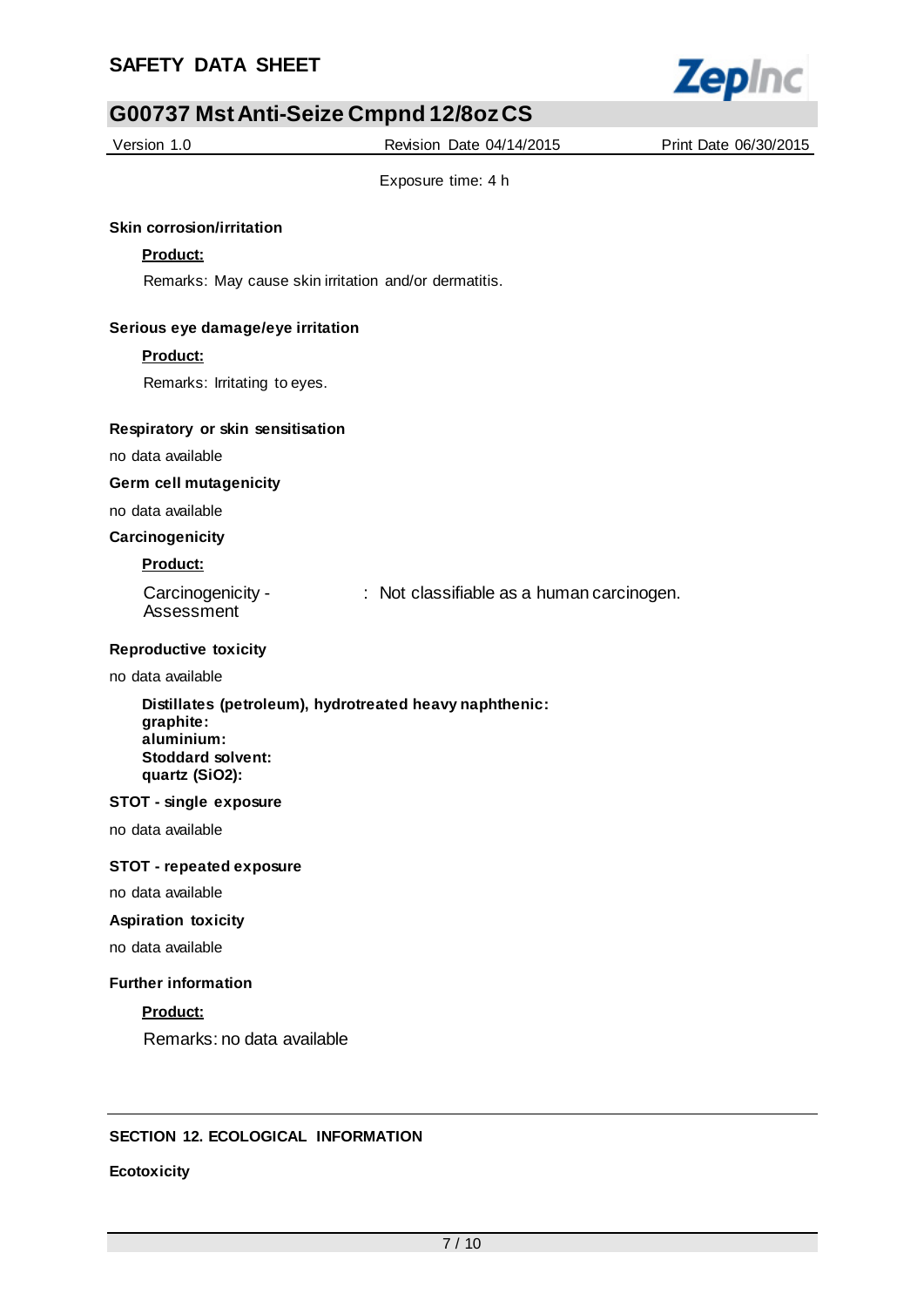

| Version 1.0                                           | Revision Date 04/14/2015                                                                                                                                                       | Print Date 06/30/2015 |
|-------------------------------------------------------|--------------------------------------------------------------------------------------------------------------------------------------------------------------------------------|-----------------------|
| no data available                                     |                                                                                                                                                                                |                       |
| Persistence and degradability                         |                                                                                                                                                                                |                       |
| no data available<br><b>Bioaccumulative potential</b> |                                                                                                                                                                                |                       |
| <b>Product:</b>                                       |                                                                                                                                                                                |                       |
| Partition coefficient: n-<br>octanol/water            | $:$ Remarks: no data available                                                                                                                                                 |                       |
| <b>Mobility in soil</b>                               |                                                                                                                                                                                |                       |
| no data available                                     |                                                                                                                                                                                |                       |
| Other adverse effects                                 |                                                                                                                                                                                |                       |
| no data available<br><b>Product:</b>                  |                                                                                                                                                                                |                       |
| Regulation                                            | 40 CFR Protection of Environment: Part 82 Protection of<br>Stratospheric Ozone - CAA Section 602 Class I<br><b>Substances</b>                                                  |                       |
| <b>Remarks</b>                                        | This product neither contains, nor was manufactured<br>with a Class I or Class II ODS as defined by the U.S.<br>Clean Air Act Section 602 (40 CFR 82, Subpt. A, App.A<br>+ B). |                       |
| Additional ecological<br>information                  | $\pm$ An environmental hazard cannot be excluded in the<br>event of unprofessional handling or disposal., Harmful to<br>aquatic life with long lasting effects.                |                       |

### **SECTION 13. DISPOSAL CONSIDERATIONS**

| Disposal methods       |                                                                                                                                                                                                                              |
|------------------------|------------------------------------------------------------------------------------------------------------------------------------------------------------------------------------------------------------------------------|
| Waste from residues    | : The product should not be allowed to enter drains, water<br>courses or the soil.<br>Do not contaminate ponds, waterways or ditches with<br>chemical or used container.<br>Dispose of in accordance with local regulations. |
| Contaminated packaging | : Empty remaining contents.<br>Dispose of as unused product.<br>Do not re-use empty containers.                                                                                                                              |

### **SECTION 14. TRANSPORT INFORMATION**

Transportation Regulation: 49 CFR (USA): NOT REGULATED AS DANGEROUS GOODS OR HAZARDOUS MATERIAL

Transportation Regulation: IMDG (Vessel): NOT REGULATED AS DANGEROUS GOODS OR HAZARDOUS MATERIAL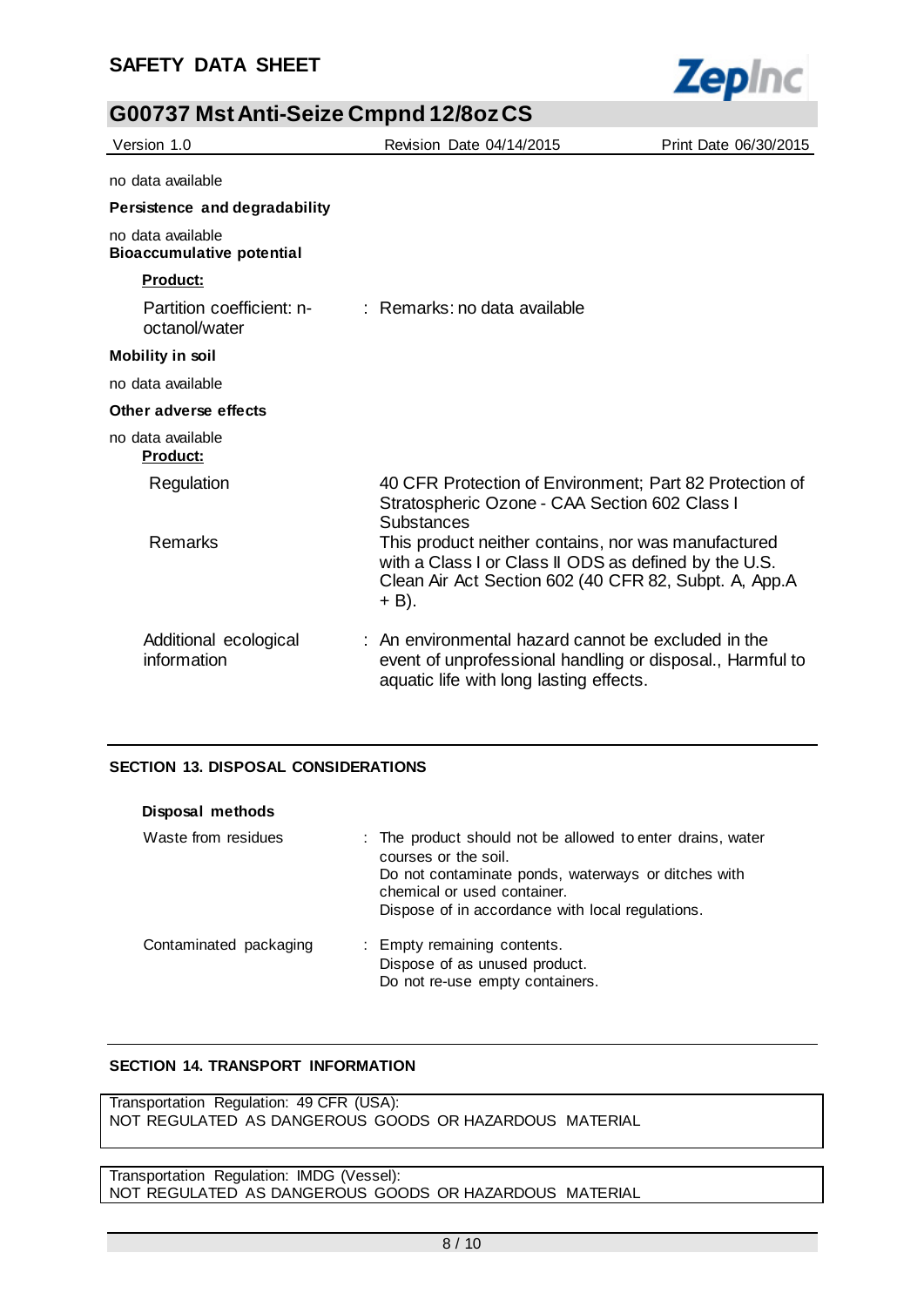## **SAFETY DATA SHEET**



## **G00737 Mst Anti-Seize Cmpnd 12/8oz CS**

Version 1.0 Revision Date 04/14/2015 Print Date 06/30/2015

Transportation Regulation: IATA (Cargo Air): NOT REGULATED AS DANGEROUS GOODS OR HAZARDOUS MATERIAL

Transportation Regulation: IATA (Passenger Air): NOT REGULATED AS DANGEROUS GOODS OR HAZARDOUS MATERIAL

Transportation Regulation: TDG (Canada): NOT REGULATED AS DANGEROUS GOODS OR HAZARDOUS MATERIAL

### **SECTION 15. REGULATORY INFORMATION**

#### **EPCRA - Emergency Planning and Community Right-to-Know Act**

#### **CERCLA Reportable Quantity**

This material does not contain any components with a CERCLA RQ.

#### **SARA 304 Extremely Hazardous Substances Reportable Quantity**

This material does not contain any components with a section 304 EHS RQ.

| SARA 311/312 Hazards      |               | : Acute Health Hazard                                                                                                                                                                                  |
|---------------------------|---------------|--------------------------------------------------------------------------------------------------------------------------------------------------------------------------------------------------------|
| <b>SARA 302</b>           |               | : SARA 302: No chemicals in this material are subject to the<br>reporting requirements of SARA Title III, Section 302.                                                                                 |
| <b>SARA 313</b>           |               | : SARA 313: This material does not contain any chemical<br>components with known CAS numbers that exceed the<br>threshold (De Minimis) reporting levels established by SARA<br>Title III, Section 313. |
| <b>California Prop 65</b> | quartz (SiO2) | WARNING! This product contains a chemical known to the<br>State of California to cause cancer.<br>14808-60-7                                                                                           |

#### **The components of this product are reported in the following inventories:**

| <b>TSCA</b>  | On TSCA Inventory                                                   |
|--------------|---------------------------------------------------------------------|
| <b>DSL</b>   | This product contains one or several components that are not on the |
|              | Canadian DSL nor NDSL.                                              |
| <b>AICS</b>  | Not in compliance with the inventory                                |
| <b>NZIOC</b> | Not in compliance with the inventory                                |
| <b>PICCS</b> | Not in compliance with the inventory                                |
| <b>IECSC</b> | Not in compliance with the inventory                                |

#### **Inventory Acronym and Validity Area Legend:**

AICS (Australia), DSL (Canada), IECSC (China), REACH (European Union), ENCS (Japan), ISHL (Japan), KECI (Korea), NZIoC (New Zealand), PICCS (Philippines), TSCA (USA)